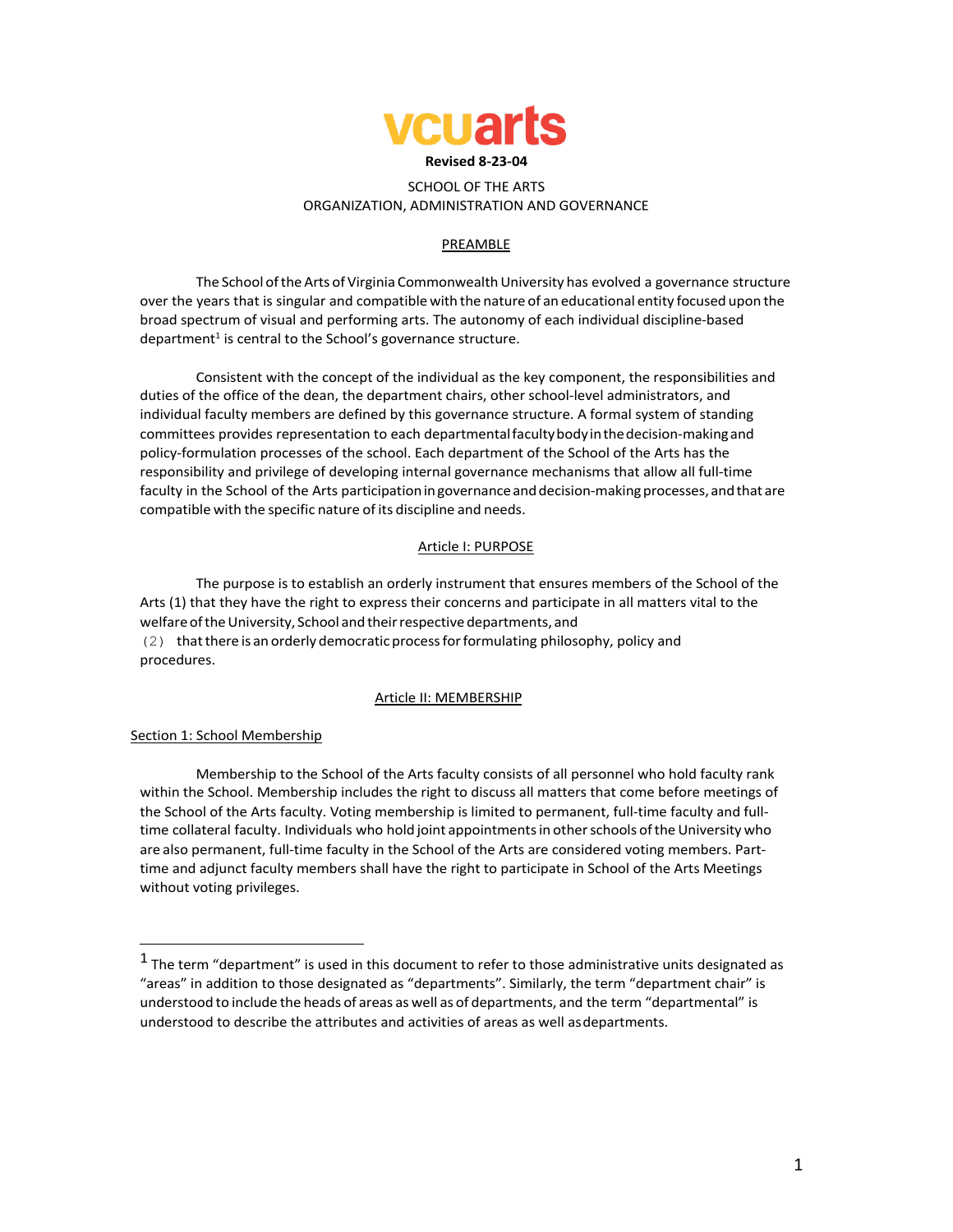## Section 2: Departmental Membership

Membership to each department is limited to individuals holding faculty rank in and assigned to a particular department. Voting members of a department are those faculty who are permanent, fulltime faculty and full-time collateral faculty.

## Article III: STANDING COMMITTEES

## Section 1: Introduction

Standing committees within the School of the Arts meet on a regular basis and function at both the school and departmental levels. The committee structure ensuresthatthe faculty and administrationare involved in academic governance and decision-making. Through standing committeesandadhoc committees,facultyexercisetheirresponsibility to make recommendations on matters relative to educational and administrative policy. In addition to the roles specified for the committee, each committee may initiate action on any matter of concern within its purview. Ad hoc committees are constituted to address specific issues.

Appropriate minutes and records are kept for all school level committee meetings. With the exception of the Promotion and Tenure Committee minutes, all minutes are made available to faculty in the School of the Arts Library. At the close of the academic year, each committee compiles a summary report ofthe year's proceedingsforthe dean. These reports are available to the faculty in the School of the Arts Library.

At a School faculty meeting at the beginning of the academic year, the dean summarizes the annual reports of School committees and reports on the disposition of any recommendations made by committees.

# Section 2: School of the Arts Standing Committees

# Principal Standing Committees

The principal standing committees within the School of the Arts are the Administrative Advisory Committee (AAC) and the Faculty Advisory Committee (FAC). These committees review policies and procedures and provide recommendations to the dean who is responsible for implementation.

# Administrative Advisory Committee

This Committee is responsible for meeting regularly to ensure communication among departments**,** programs and administration, conducting official business, advising on administrative policy matters, and enabling efficient operation of the school. Chaired by the dean, the committee represents all areas of the school and is composed of department chairs**,** program directors and the dean's administrative staff.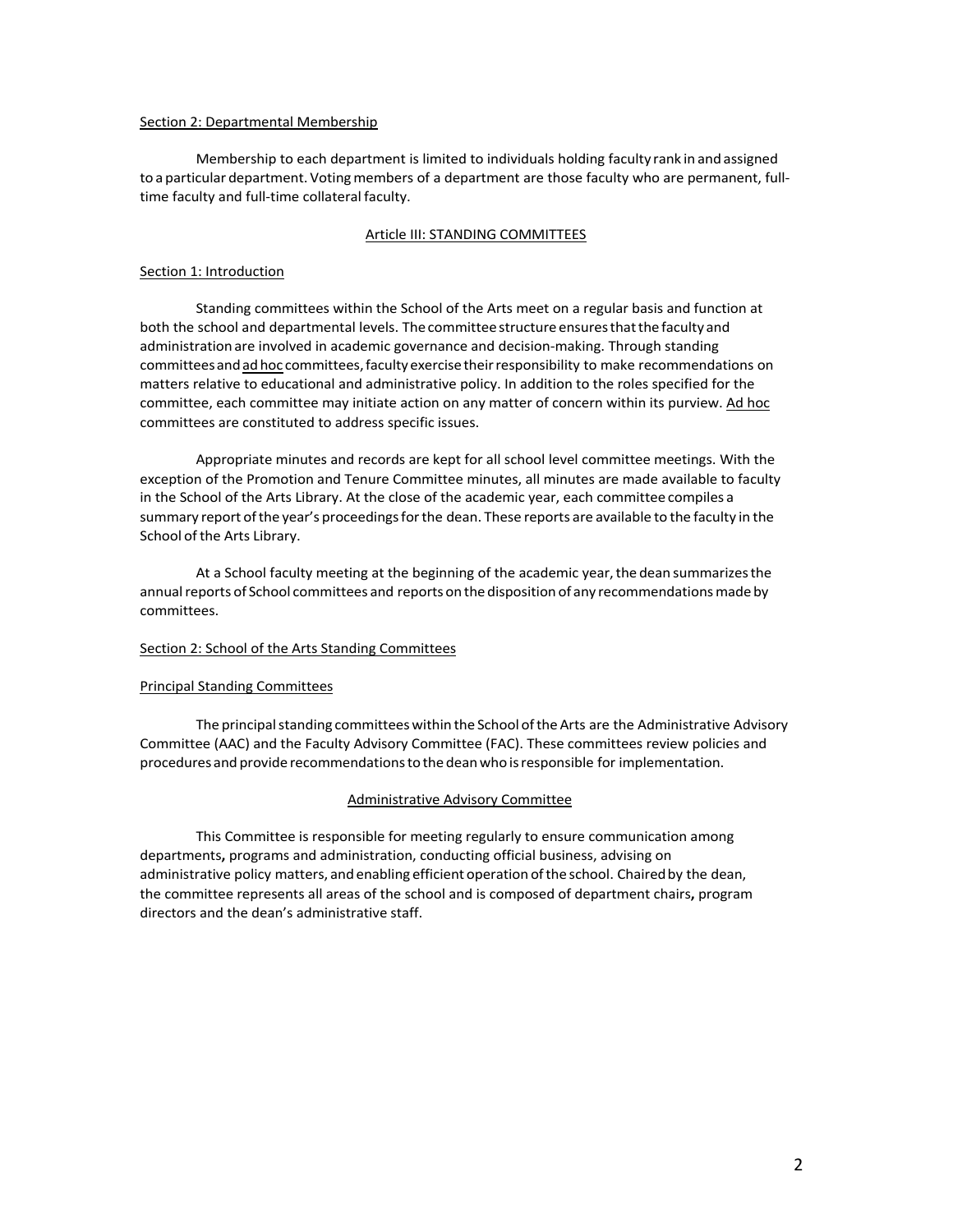#### Faculty Advisory Committee

This Committee is responsible for meeting regularly and advising the dean on all matters related to faculty status, issues**,** and interdepartmental concerns. Thecommitteedevelopsandproposes a slate of candidates for election to designated school-wide and University- wide committees, boards or councils with elections held at School of theArtsfacultymeetings. The committee isresponsible forthe process of recommending faculty to receive School of the Arts Faculty Awards. The committee is composed of one tenured**,** tenure track, or full-time collateralfacultymember elected from each department who is selected in a departmental faculty meeting to represent the department. The Faculty Advisory Committee represents all full-time School of the Arts faculty. Committee members

#### Other Standing Committees

#### Art Foundation Program Committee

serve staggered two-year terms. The committee chair is elected by and from thecommittee.

This committee is responsible for advising on curricular and program evaluation matters for the Art Foundation Program. One committee member is elected in departmental faculty meetings from each visual art department. In addition, the Art Foundation director appoints one Art Foundation faculty member. The director of the Art Foundation Program chairs the committee.

#### Anderson Gallery Committee

This Committee is responsible for advising on matters related to themission and functions of the gallery. The committee is comprised of faculty representatives from each visual art department elected in a departmental faculty meeting**.** The gallery director is ex officio. The committee chair is elected by and from thecommittee.

#### Graduate Studies Committee

This committee is responsible for advising on all matters relating to graduate programs within the school. The committee reviews graduate degree programs, graduate course offerings, and the graduate bulletin. Each department with graduate programs elects one member in departmental faculty meetings to serve on this committee. The committee elects one School of the Arts graduate student to serve as a student representative. The director of graduate studies for the School of the Arts is the committee chair.

## Committee on Undergraduate Curriculum

This committee is responsible for advising on all matters relating to undergraduate programs within the school. The committee reviews undergraduate course offerings, scholarships and the undergraduate bulletin. The committee is comprised of an elected member from each department, including theArt Foundation Program, and the two School of the Arts representatives of the University Undergraduate Curriculum Committee. An associate or assistant dean of the School of the Arts serves as the committeechair.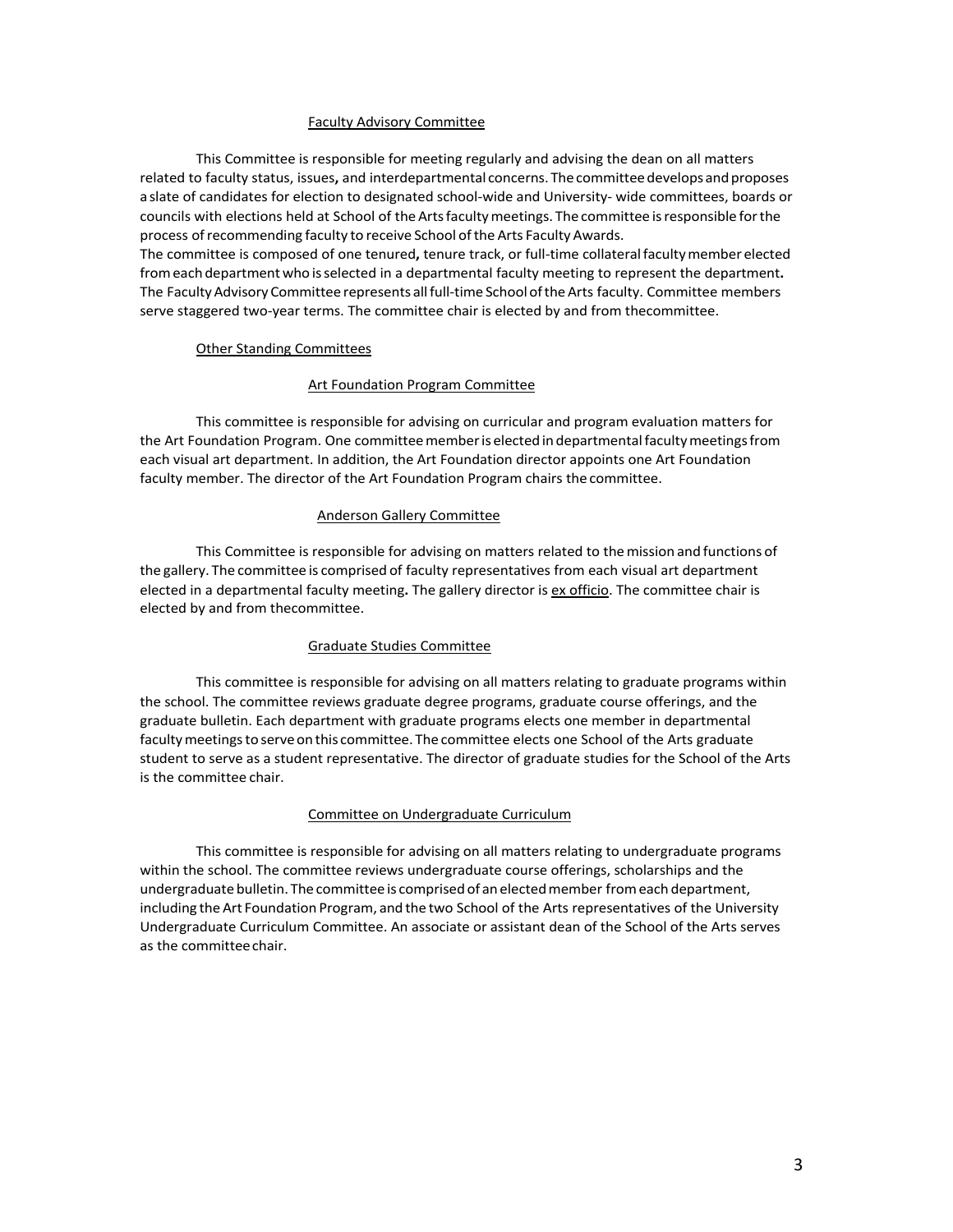## Library Committee

This Committee is responsible for advising on matters regarding University Library Services. The committee also makes recommendations concerning the School of the Arts Library. Each department elects a faculty representative in departmental faculty meetings to this committee; the director of the School of the Arts Library is a member, and the committee chair appoints other members as needed to fulfill its mission. The committee chair is elected by and from the committee. The chair of the Library Committee serves as the School of the Arts representative to the University Library Committee.

### School of the Arts Promotion and Tenure Committee

This Committee reviews candidates for promotion and/or tenure who have been recommended by departmental peer review committees. The committee is responsible for evaluating and recommending candidates to the dean of the School of the Arts. The committee reviews and approves all school and departmental guidelines relative to promotion and tenure. The committee is composed of one tenured faculty member elected in departmental faculty meetings from each department. Committee members serve staggered three-year terms. The committee chair and secretary are elected by and from themembership.

## Student Advisory Committee

This Committee considers matters of student interest and concern, and functions as liaison to departments, the dean's office, the student life office, and the office of student affairs. The committee is composed of a student elected from each department, one student appointed by the Art Foundation Program Committee, and one graduate student elected by the Committee on Graduate Studies. An associate or assistant dean of the School of the Arts serves as advisor to the committee and is responsible for scheduling the committee's meetings.

The committee chair is elected by and from the committee.

# Section 3: Departmental andProgram Committees

The matter of departmental and program committee composition and structure rests with individual departments or programs, and there exists great variation in both number and types of committees among departments and programs**.** The variation of committees results from different departmental sizes, specific philosophies, and the needs of diverse disciplines. Committee chairs are responsible for reporting to their department or program faculty the disposition of recommendations made by their committees.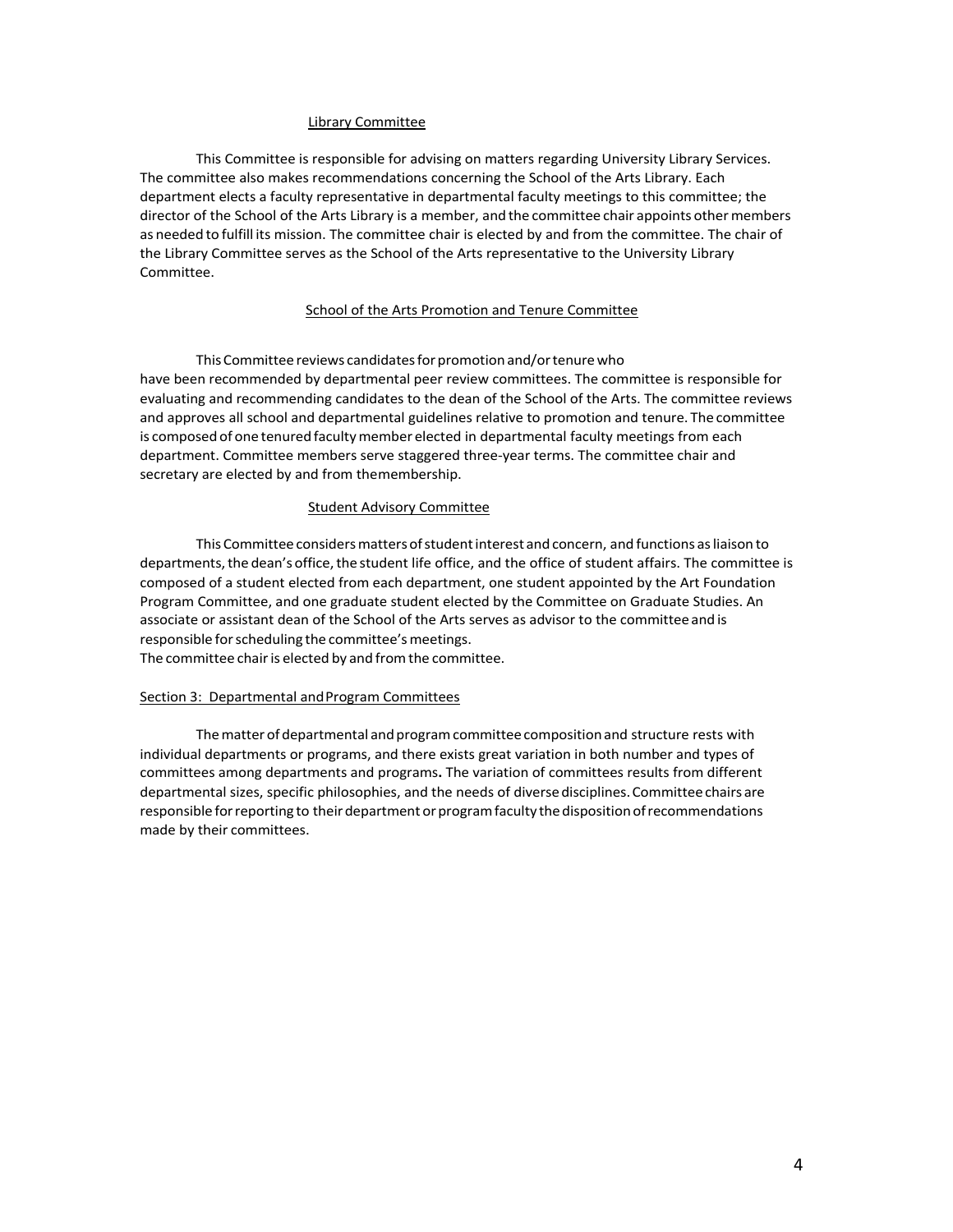# Article IV: FACULTY MEETINGS

# Section 1: Introduction

Meetings of the faculty are held at both the school and departmental levels. At the school level, the dean calls and chairs meetings for the entire School of the Arts faculty at least once a semester during the academic year. At the departmental level, meetings are held at least on a monthly basis during the academic year and are called and chaired by the departmentchair.

# Section 2: School Faculty Meetings

The purposes of School of the Arts faculty meetings areto:

- 1. facilitate communicationandunderstanding andtoallowforthe expression of concerns and opinions about matters vital to the growth of the school and University,
- 2. review and recommend action on policies and procedures which relate to the entire school faculty and studentbody,
- 3. elect school representatives to University committees and councils, and
- 4. hear reports from School of the Arts standingcommittees.

# Section 3: Departmental Faculty Meetings

Departmental faculty meetings provide opportunities for faculty participation and representation in various aspects of departmental governance. Some of the specific purposes of these meetings are to:

- 1. provide a forumforreview ofschool andUniversity policies, procedures and concerns which may have an impact upon the department,
- 2. develop and approve departmental philosophy,
- 3. make recommendationstothe chaironmatters concerning development of departmental policies andprocedures,
- 4. reviewand recommend departmental curricula and course offerings,
- 5. conferwith the chair on issuesrelated to faculty scheduling, space utilization, facilities and resources,and
- 6. elect representatives to school and departmentalcommittees,

In addition to the purposes of departmental faculty meetings, the established school and departmental committee structure ensures faculty representation as well as organizational and administrative continuity.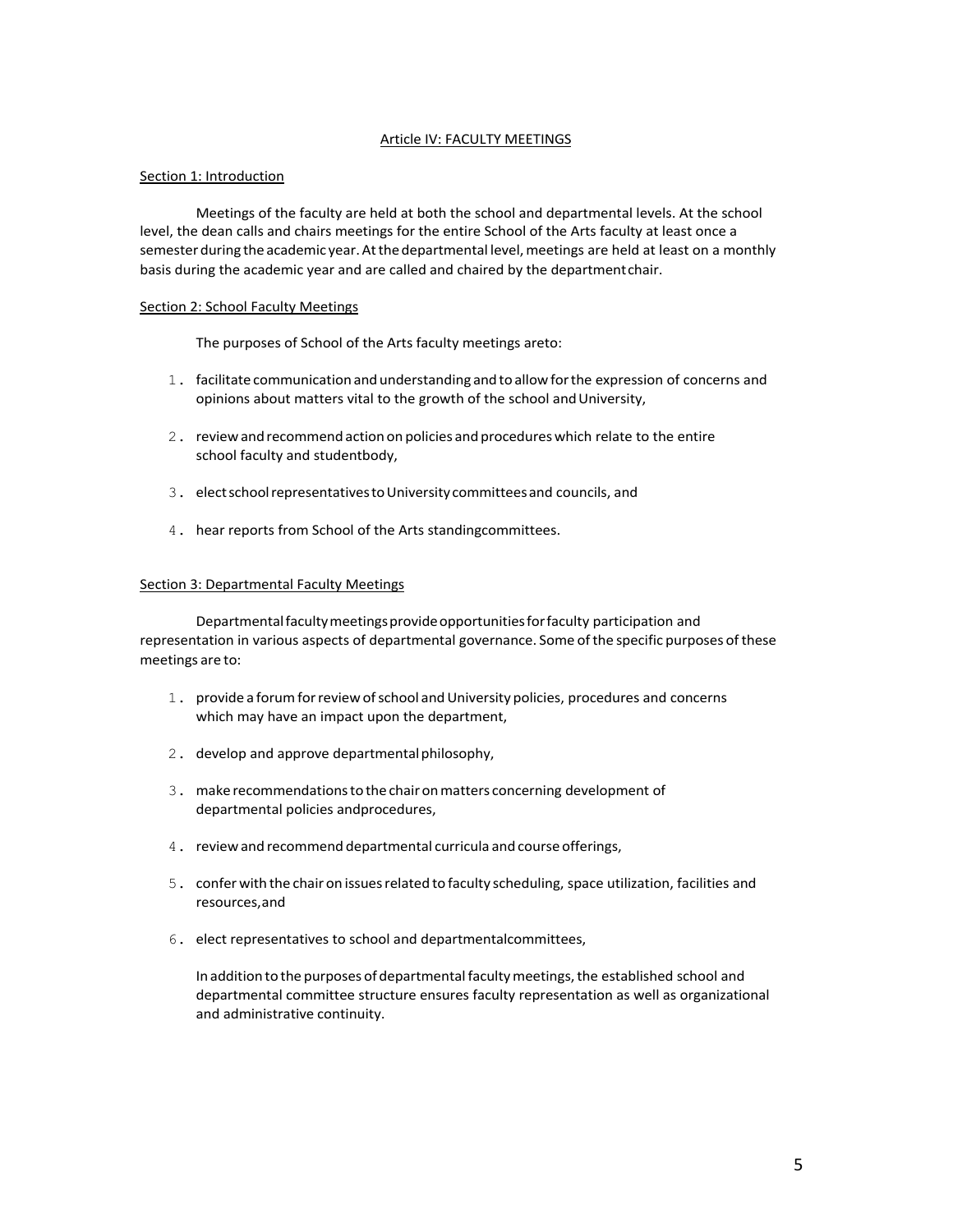## Article V: RESPONSIBILITIES OF FACULTY

The specific responsibilities of individual faculty members vary according to departmental objectives and needs. However, the general responsibilities of all faculty members areto:

- 1. teach a full credit load of classes, unless assigned otherwise by the chair with the approval of theDean,
- 2. contribute to the total instructional process, including innovations and curriculum development,
- 3. conduct research of a scholarly and/or creativenature,
- 4. remain current in one's field through continuing professional growth,
- 5. contribute to one's field through activities such as, but not limitedto,exhibitions, performances, lectures, publications and consultantships,
- 6. serve students as an academicadvisor,
- 7. participate,throughappointmentorelection,todepartment, school or University committees,
- 8. assess the overall performance of peers asappropriate
- 9. assess the overall performance of appropriate chairs and directors as well asthe dean and his or her administrative staff, and
- 10. apply knowledge and skill in one's academic discipline in servicetothedepartment,school, University,local community and regional, national and/or international professional organizations.

#### ARTICLEVI:RESPONSIBILITIESOFDEPARTMENTCHAIRS

The school's department chairs are responsible to the dean and the departmental faculty for the organization and administration of their departments. The pattern of organization and administration varies among departments where organizational and administrative structure is designed to suit individual departmental needs. Within this framework, responsibilities of department chairs areto:

- 1. serve as an advocate to the dean and others on behalf ofthe department,
- 2. to articulate University policy to faculty, students and staff,
- 3. to serve with other chairs as an advisor to the dean and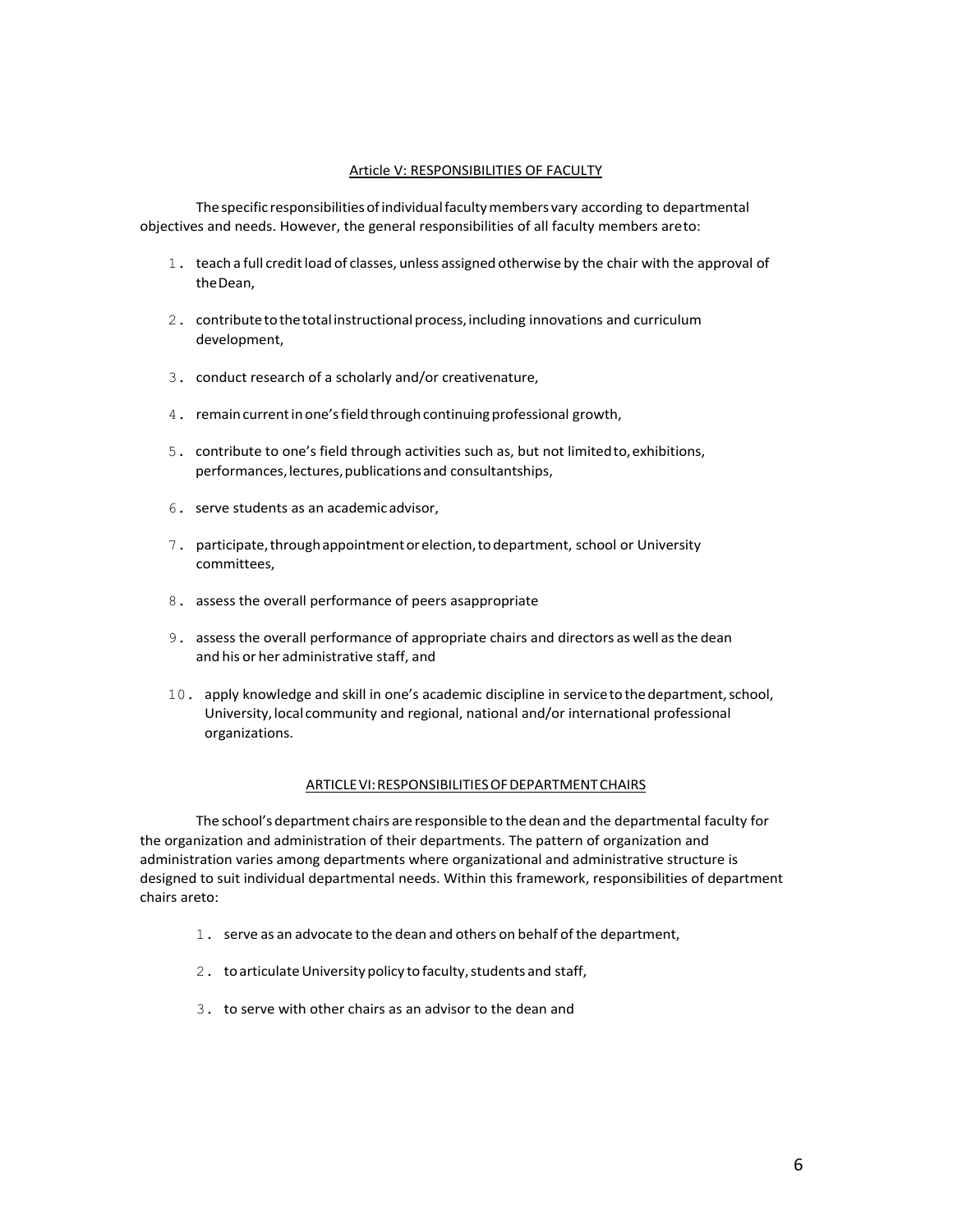university in the formulation andmaintenance ofschool and university philosophy and policy,

- 4. serve as representative on the Administrative Advisory Committee for the departmentalconstituency,
- 5. chairfacultymeetingstodevelopphilosophy,policy and implementation of departmental programs,
- 6. makeday-to-dayadministrative,academicandmanagerial decisions,
- 7. render long-term administrative, academic and managerial decisionsin keepingwith school and university policies in consultation with faculty,
- 8. appointrepresentativestoschoolanddepartmental committees as appropriate,
- 9. assign and manage space, budgets, records and other resources,
- 10. assign and assess faculty teaching and service, to encourage faculty research and development,
- 11. recruit adjunct, part-time and collateral facultypositions,
- 12. maintain communication with students,faculty and committees,
- 13. maintain, in concertwithfaculty,the departmental image and posture,
- 14. takereasonablemeasurestosafeguardthedepartment's facilities, equipment and resources,
- 15. fulfillteachingresponsibilitiessubsequenttoconsultation with the Dean, and
- 16. conduct research of a scholarly and/or creativenature.

## Article VII: RESPONSIBILITIES OF DIRECTORS

The school's directors are responsible to the dean forthe organization and the administration of their respective areas. Structural organization differs among individual areas administered by directors. Currently, there are directors for the following areas: Anderson Gallery, Art Foundation Program, Arts Library, Graduate Studies, and Sponsored Research and Development. Responsibilities of directors are to:

- 1. serve as an advocate to the dean and others on behalf ofthe program or area of responsibility,
- 2. articulate University policy to faculty, students and staff,
- 3. serve with chairs and directors as an advisorto the dean and University in the formulation and maintenance of school and University philosophy and policy,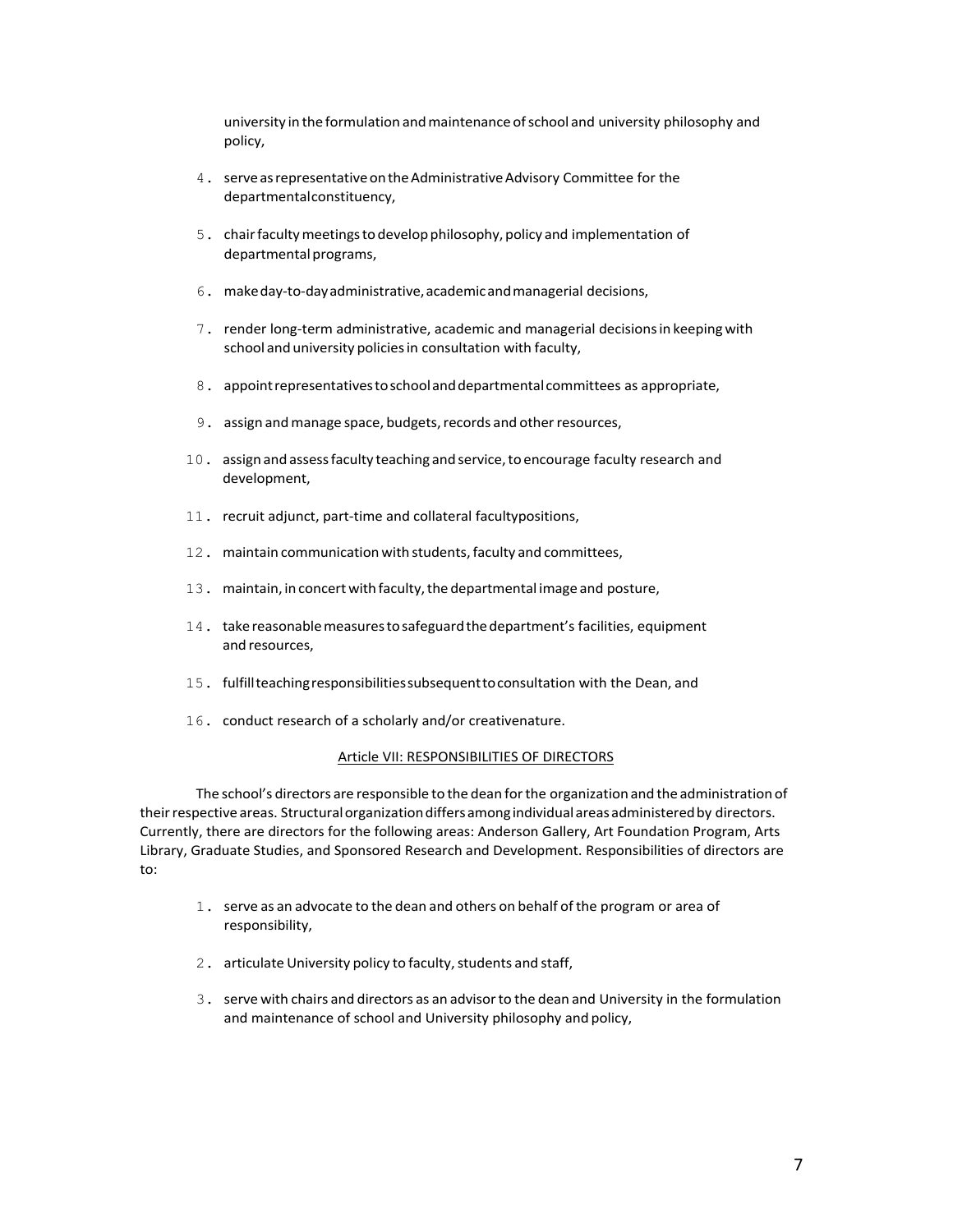- 4. serveasthe representativeontheAdministrativeAdvisory Committee for the program constituency or area of responsibility
- 5. consult with the School ofthe Artsfaculty in the development of the philosophy, policy and implementation ofprograms,
- 6. makeday-to-dayadministrative,academicandmanagerial decisions
- 7. render long-term administrative, academic and managerial decisionsin keepingwith school and university policies in consultation with faculty
- 8. appoint representatives to school and program committees as appropriate
- 9. assign and manage space, budgets, records and other resources
- 10. assign and assess faculty teaching and service, to encourage andassessfaculty research and development, where appropriate
- 11. recruitadjunct,part-timeandcollateralfacultypositions,
- 12. maintaincommunicationwithstudents,facultyandcommittees
- 13. maintain, inconcertwithschool'sfaculty,theprogram's image and posture
- 14. take reasonable measures to safeguard the program's facilities, equipment and resources,and
- 15. fulfillpartialteachingand/orresearchresponsibilitiesin consultation with the Dean.

#### Article VIII: RESPONSIBILITY OF THE DEAN

Primary responsibility for the school's administration and educational policies rests with the dean. The dean is assisted in this regard by assistant and associate deans, the school's directors, and department chairs**.** Among the responsibilities of the dean are the following:

- 1. to serve as an advocate for theschool,
- 2. to provide overall leadership and direction to theschool,
- 3. to be directly responsible to the provost and vice president of academic affairs,
- 4. to interpret University policy to the faculty andstaff,
- 5. to ensure the provost and vice president of academic affairs thatthe school is operated within the framework of University policy,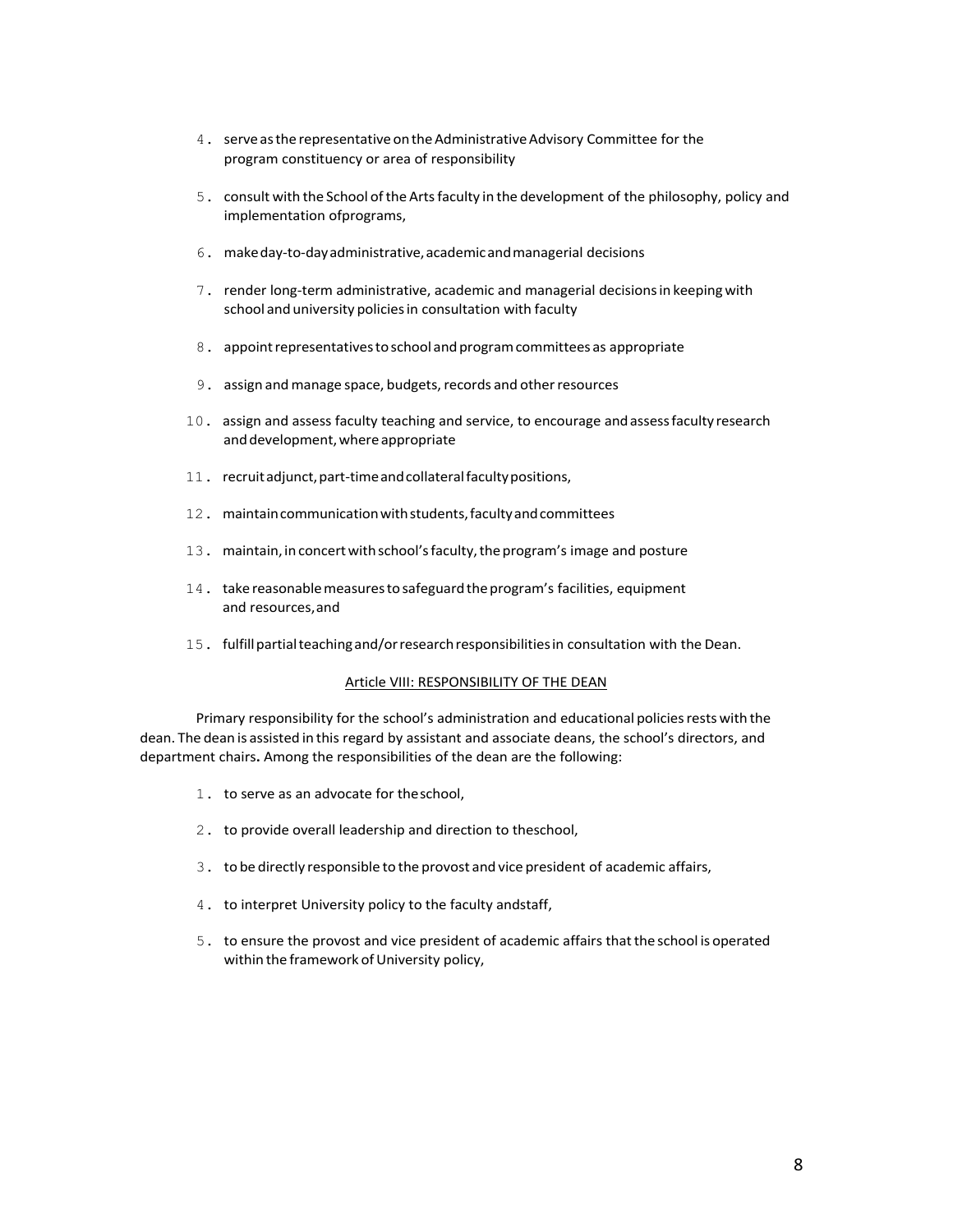- 6. to prepare special and technical reports on theschool,
- 7. to be acquainted with all aspects of the school and to interpretthemission ofthe school to the University, public and private sectors,
- 8. appointrepresentativestoschoolanddepartmental,committees as appropriate,
- 9. to maintain adequate fiscal records,
- 10. to supervise faculty and staff at all levels of the school,
- 11.tomaintaincommunicationwithstudents,faculty,committees, department chairs, and programdirectors,

12. to establish an atmospherewhere new ideas and approaches can be undertaken in the arts, and

13. to develop newprogrammatic ideas and approachesinmeeting the need for resources to maintain and further develop the school.

## Article IX: Parliamentary Authority

The rules contained in the current edition of Robert's Rules of Order shall govern meetings.

# Article X: Adoption and Amendments

#### Section 1: Adoption

A majority of votes cast by permanent, full-time and full-time collateral faculty is necessary to approve the adoption of this document.

#### Section 2: Amendments

Members of the faculty of the School of the Arts who wish to suggest possible changes to this document must submit their ideas in writing to their departmental representatives of the Faculty Advisory Committee, to the Administrative Advisory Committee and to the dean.

These committees and the dean shallreviewthe suggested changes and present the proposed amendment(s) or additional(s) to the faculty at least two weeks prior to a School faculty meeting, called by the dean, where the amendment(s) or addition(s) will be acted upon.

Amendments or additions are approved by a majority of the voting faculty present at faculty meeting, provided that such an amendment or addition is first submitted in writing to the School of the Arts faculty two weeks prior to themeeting.